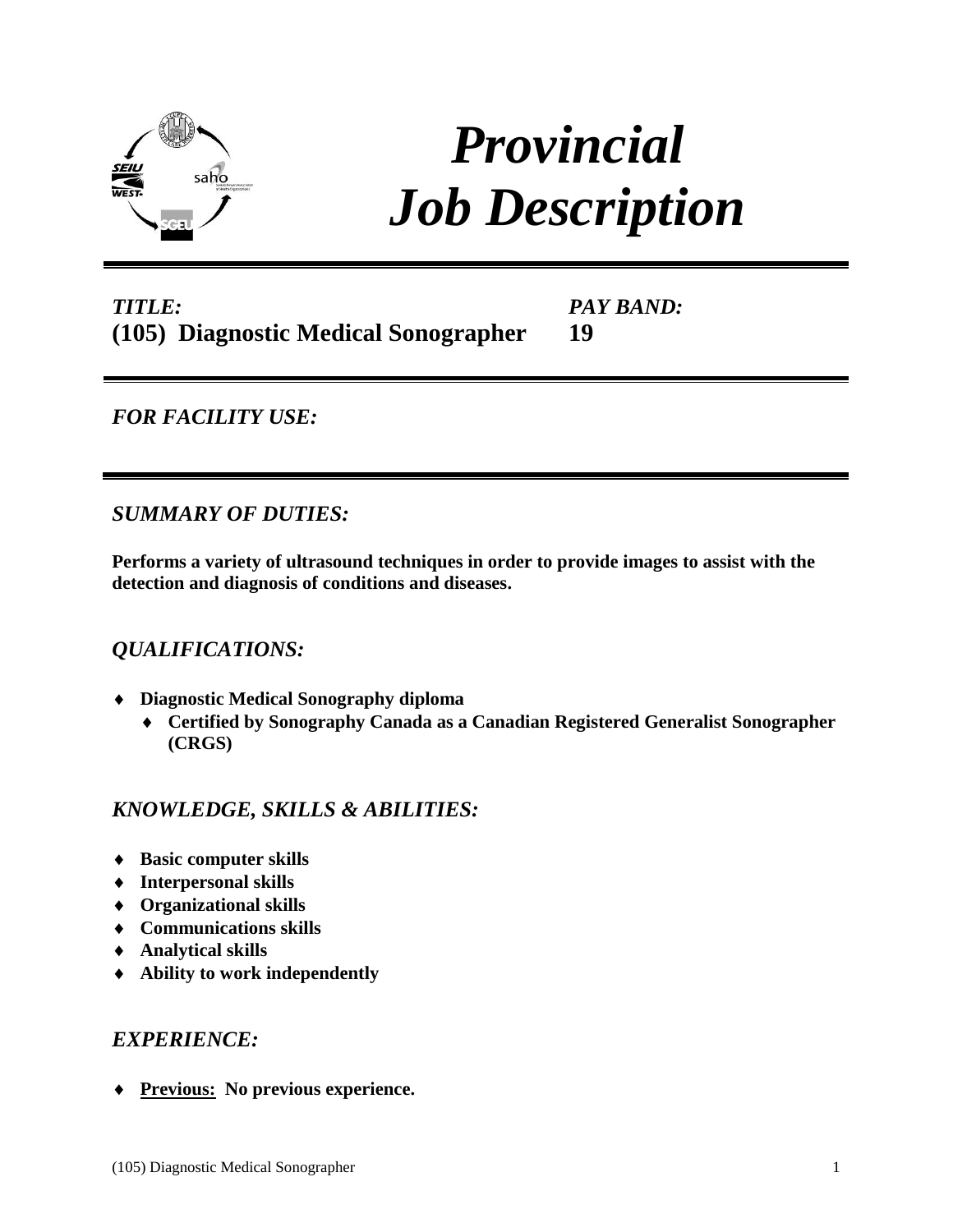## *KEY ACTIVITIES:*

#### **A. Patient Imaging**

- **Prepares and assesses patient (e.g., identification, consent, medical history, medications, instructions for procedure).**
- **Assists/transports and positions patient.**
- **Assists with and maintains sterile environment.**
- **Sets machine parameters with constant adjustments during exams.**
- **Expands test areas to capture full extent of conditions/abnormalities.**
- **Recognizes significance of all structures visualized on the monitor at all times to differentiate artifacts from normal and pathological processes.**
- **Monitors patient's condition during the procedure.**
- **Records and stores images on required hard copy.**
- **Utilizing a hand held transducer, ensures an optimal series of diagnostic views are obtained for the physician/radiologist to view and interpret.**
- **Prepares an initial interpretation prior to consulting with the physician/radiologist.**
- **Prepares, organizes, processes and reports test results.**
- **Assists with specimen collection, labeling and transporting (e.g., amniotic fluid, breast core biopsy).**
- **Assist physician during interventional procedures, as required.**
- **May perform portable examinations within the hospital.**

### **B. Quality Assurance / Quality Control**

- **Participates in Quality Assurance/Quality Control programs as required by local protocols and government regulations.**
- **Performs and records quality control checks on all equipment.**
- **Assists in the development of quality control procedures.**

#### **C. Related Key Work Activities**

- **Participates in research projects as per designated protocol and criteria.**
- **Retrieves, files, reports and distributes results.**
- **Provides occasional guidance to the primary function of others, including training.**
- **Performs computer work (e.g., data entry, back-up).**
- **Provides reception/clerical duties (e.g., telephone, faxing, photocopying, booking appointments).**
- **Maintains inventory and orders supplies.**
- **Cleans, maintains, and troubleshoots equipment according to established standards.**
- **Disposes of records and biohazardous waste, as per department procedures and policies.**